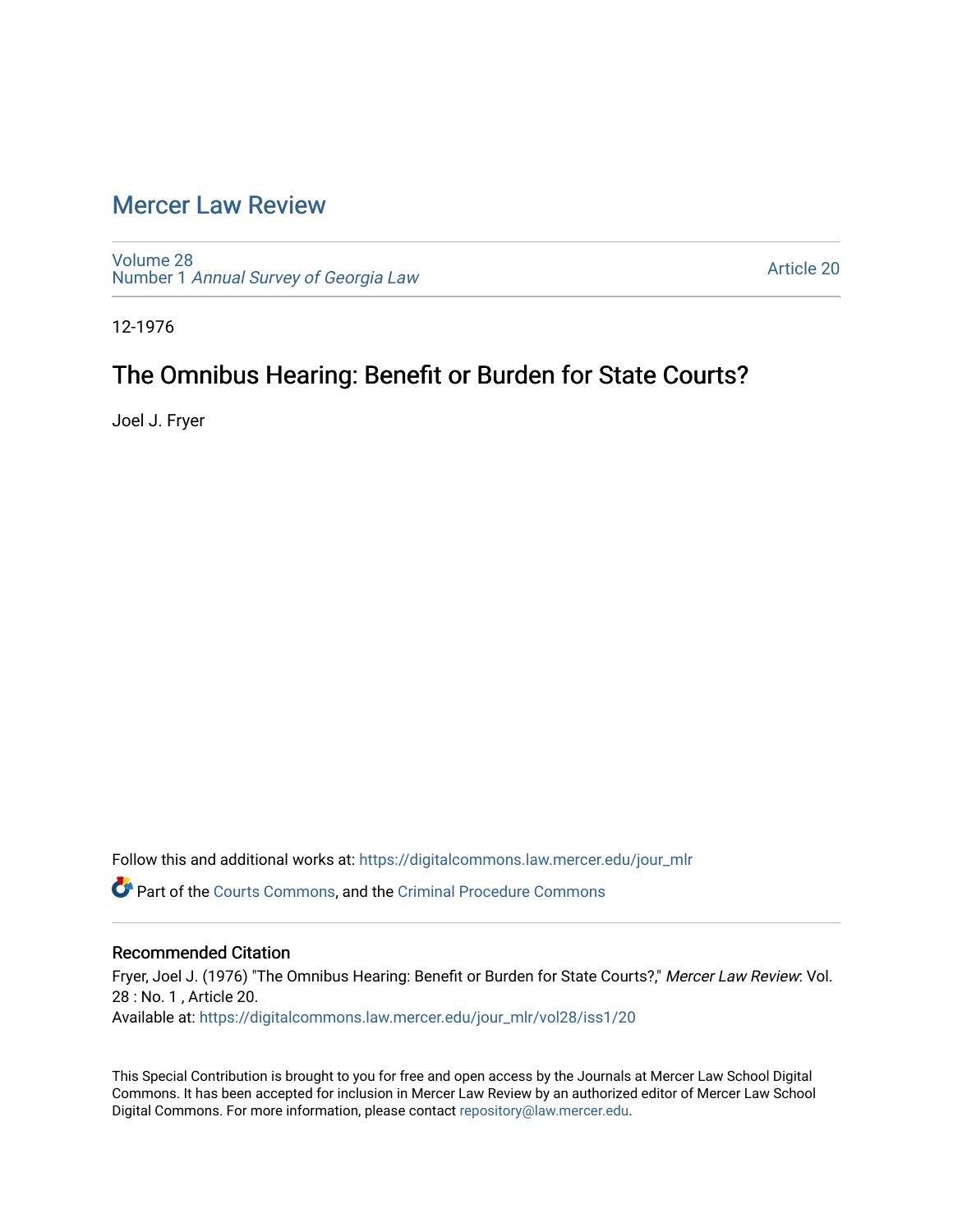# **The Omnibus Hearing: Benefit or Burden for State Courts?**

#### **By** Joel **J.** Fryer\*

The inefficiency of the criminal justice system has come to be recognized by judicial reformers as a major problem that has been exacerbated by the expansion of the rights of defendants. During the past 15 years, largely in response to U.S. Supreme Court decisions attempting to insure due process and promote fairness, trial courts have had to accommodate not only the resultant changes in criminal practice and procedure but also the increased caseload caused by defendants' assertion of constitutional rights which have been recently articulated and guaranteed. The recognition that the burden placed on courts must not be so great as to render them incapable of implementing the substantive legal reforms has led to proposals for various procedural reforms, which attempt not only to cure due-process defects and promote fairness but also to aid trial courts in managing their increased workload.

One such proposal is the omnibus hearing, the merits of which were lauded at the 1976 Georgia Bench and Bar Conference by Judge Gerald Tjoflat of the U.S. Fifth Circuit Court of Appeals.' Characterizing the present system as "trial by ambush," Judge Tjoflat stressed the benefits of voluntary reciprocal discovery as the primary objective of omnibus hearings and urged that the procedure be adopted by state and federal courts because it "holds the key to the survival of the criminal justice system."<sup>2</sup>

While "trial by ambush" cannot be defended nor its spirit reconciled with the American ideal of fair and impartial criminal justice, the benefits of discovery alone may not be enough to recommend the omnibus procedure to state courts. Judge Tjoflat felt other benefits were realized in the Middle District of Florida, where he was a judge before his appointment to the court of appeals. After a description of the omnibus hearing and a brief overview of the major omnibus hearing projects about which reports are available, this article will focus on whether such a reform would be beneficial to state courts. Because of certain similarities with the experience of the Fulton County Superior Court, the experience of the San Diego division of the U.S. District Court for the central division of California will

<sup>\*</sup> Judge, Fulton County Superior Court, Atlanta Judicial Circuit, University of Georgia (B.B.A, 1948; J.D., 1951). The article was written with the aid of his law clerk, Dudley C. Rochelle.

*<sup>1. &</sup>quot;Trial by Ambush:" Is Omnibus Hearing the Answer?,* 3 **GA. COURTS** J. 17 (June, 1976). 2. *Id.* at 18.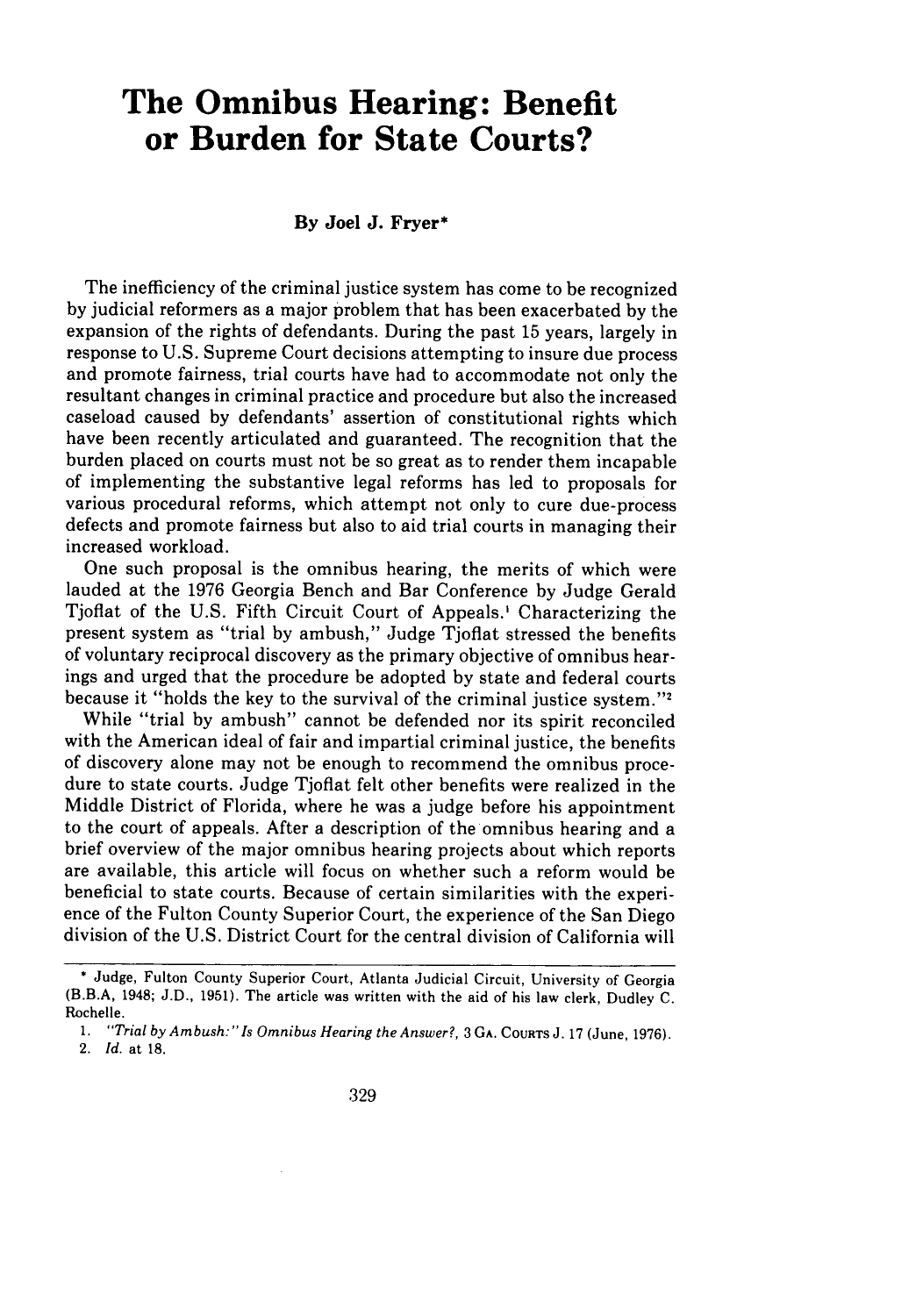be outlined in some detail.

First proposed by the American Bar Association in 1967, the omnibus hearing is part of a three-step judicial process in which the trial court shares with counsel the responsibility for raising issues and moving the case to final disposition.3 The first step consists of discussions between counsel, without court supervision; the goals are full knowledge of the facts of the case by both the prosecution and the defense, consideration of a guilty plea, and identification of the issues that probably will arise. The second stage, the omnibus hearing itself, provides direct court supervision of those goals. In a formal hearing in open court, the court determines whether discovery has been accomplished and takes appropriate action if it has not, reviews the checklist-motions filed by the parties to ensure that all issues have been raised, immediately disposes of those motions that do not require hearings, and sets definite times for hearings on motions that do require hearings. The third stage, the pretrial conference to discuss specifics of the projected trial, is reached in only those few cases which actually go to trial.4

Those urging the adoption of the omnibus hearing argue that its benefits to the prosecution, the defense, and the court are numerous: "The reduction of issues in the field of discovery makes omnibus an invaluable tool for complete and informal discovery by the prosecution and defense, thus providing the latter with a more intelligent and enlightened plea. Other benefits . . .include a more logical and cogent case presentation, reduction of postconviction procedures, minimization of speedy trial deprivation, and increased numbers of guilty pleas . . . .<sup>"</sup> These benefits logi-

4. R. **NIMMER, THE OMNIBUS HEARING: AN EXPERIMENT IN RELIEVING INEFFICIENCY, UNFAIR-NESS, AND JUDICIAL DELAY** 22-24 **(1971)** [hereinafter cited as **NIMMER, EXPERIMENT].** This is an American Bar Foundation study of the effects of omnibus hearings in the San Diego Division of the Southern District of California. **A** later report combines these findings with a study of the Western District of Texas. See R. **NIMMER,** THE **OMNIBUS HEARING FINAL REPORT,** AMERICAN **BAR FOJNDATION** REPORT (Tent. draft **1973).**

**5.** Myers, *The Omnibus Proceeding: Clarification of Discovery in the Federal Courts and Other Benefits,* 6 ST. MARY'S L.J. **386, 387 (1971)** (citations omitted) [hereinafter cited as Myers, *Benefits].* The stated purposes of the omnibus project are to **(1)** eliminate the written motion practice, except where necessary; (2) secure discovery by the prosecutor and the defense within the constitutional limits permitted; **(3)** encourage voluntary disclosure by the prosecution of its basic case; (4) rule upon and supervise additional discovery requested by the parties; (5) expose and dispose of latent constitutional issues; **(6)** provide a period of time prior to the omnibus hearing for disclosure, exploration and plea discussion between counsel; **(7)** allow the defendant discovery so that he may make an informed decision; **(8)** use the procedure, as far as possible, for those cases where either sufficient information has not been secured for an informed plea, or the case probably will go to trial; **(9)** postpone for formal hearing those matters which will require, of necessity, preparation of written documents, affidavits, memoranda or the calling of witnesses; (10) provide a check list, suggesting to defense counsel the various procedures and tools available to them. *Id.* at **393,** n. 60, *citing*

**<sup>3.</sup> ABA PROJECT ON MINIMUM STANDARDS FOR CRIMINAL JUSTICE, STANDARDS RELATING** TO **DISCOVERY AND PROCEDURE BEFORE TRIAL** (Approved Draft **1970)** [hereinafter cited as **ABA STANDARDS].**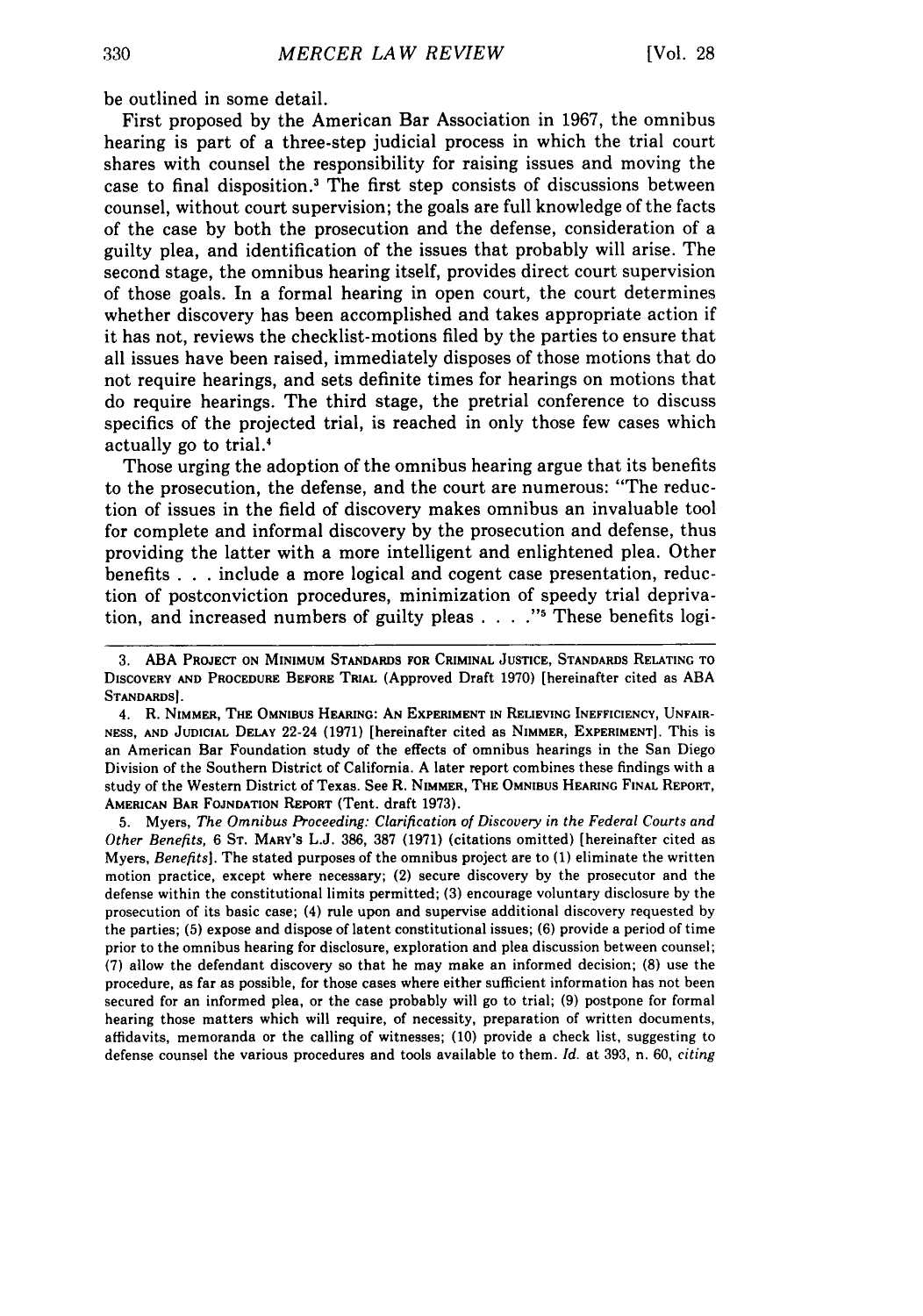cally should flow from the concept of omnibus as a single hearing in which all pretrial issues are either raised or waived by the defendant and in which the possibility of a guilty plea is explored after the defendant is fully informed of the case against him through complete discovery. Some of these benefits have been realized in some of the jurisdictions in which omnibus has been tested.' However, not all of the expected benefits, particularly those related to efficiency, have been realized; in at least one experiment, the procedure decreased the efficiency of the system.<sup>7</sup> The effect of omnibus on a court's ability to expedite cases is an extremely important consideration in determining its applicability to busy state courts. If that effect is detrimental, the procedure may be doomed, for even the most enthusiastic proponents of omnibus agree that its success depends upon strong support from the bench and the bar.

It is one thing to argue that the omnibus hearing is a valuable tool to enforce broadened discovery, which has the side effect of shortening timelapse intervals and reducing judge-time per case; it is quite another to assert that this discovery enforcement value is beneficial despite the hearings being time-consuming and delay-creating. The detrimental impact of the omnibus hearing on judge time and time lapse might be regarded simply as costs of increased fairness or other benefits, but this is precisely the point: They are costs and, simply stated, the predictability that these costs will be incurred raises the issue of whether on balance the costs are justified by the benefits expected in other areas, such as increased fairness and decisional certainty.'

Federal jurisdictions that have implemented omnibus have reported varying results. These jurisdictions include the Western District of Texas, the Western District of Missouri, the District of Kansas and the Middle District of Florida.' There is evidence that the procedure has improved both fairness and efficiency in some of these courts.<sup>10</sup> However, the San Diego project of the U.S. District Court for the Southern District of California was instituted in 1967 to test the feasibility of the ABA proposal"

*Proceedings at the 1969 Judicial Conference, Tenth Judicial Circuit of the United States,* <sup>49</sup> F.R.D. 347, 463 (1969).

6. Myers, *Benefits, supra* note 5, at 397-99. See Clark, *The Omnibus Hearing in State and Federal Courts,* 59 CORNELL L. REV. 761, 766-68 (1974); Oliver, *Omnibus Pretrial Proceedings: A Review of the Experience of the United States District Court for the Western District of Missouri,* 58 F.R.D. 270 (1972).

7. NIMMER, EXPERIMENT 102. See also Nimmer, *A Slightly Movable Object: A Case Study in Judicial Reform in the Criminal Justice Process—The Omnibus Hearing,* 48 DENVER L.J. 179 (1971) [hereinafter cited as Nimmer, *Case Study].*

8. NIMMER, EXPERIMENT at 54.

**9.** Weninger, *Criminal Discovery and Omnibus Procedure in a Federal Court: A Defense View,* 49 S. **CAL.** L. REV. 514, **521-22** (1976).

10. *See* Myers, *Benefits* 402-05; *see also* R. **NIMMER,** THE OMNIBUS HEARING **FINAL** REPORT, AMERICAN BAR FOUNDATION REPORT (Tent. draft **1973)** [hereinafter cited as NIMMER, **FINAL** REPORT].

**11.** NIMMER, **EXPERIMENT 26.**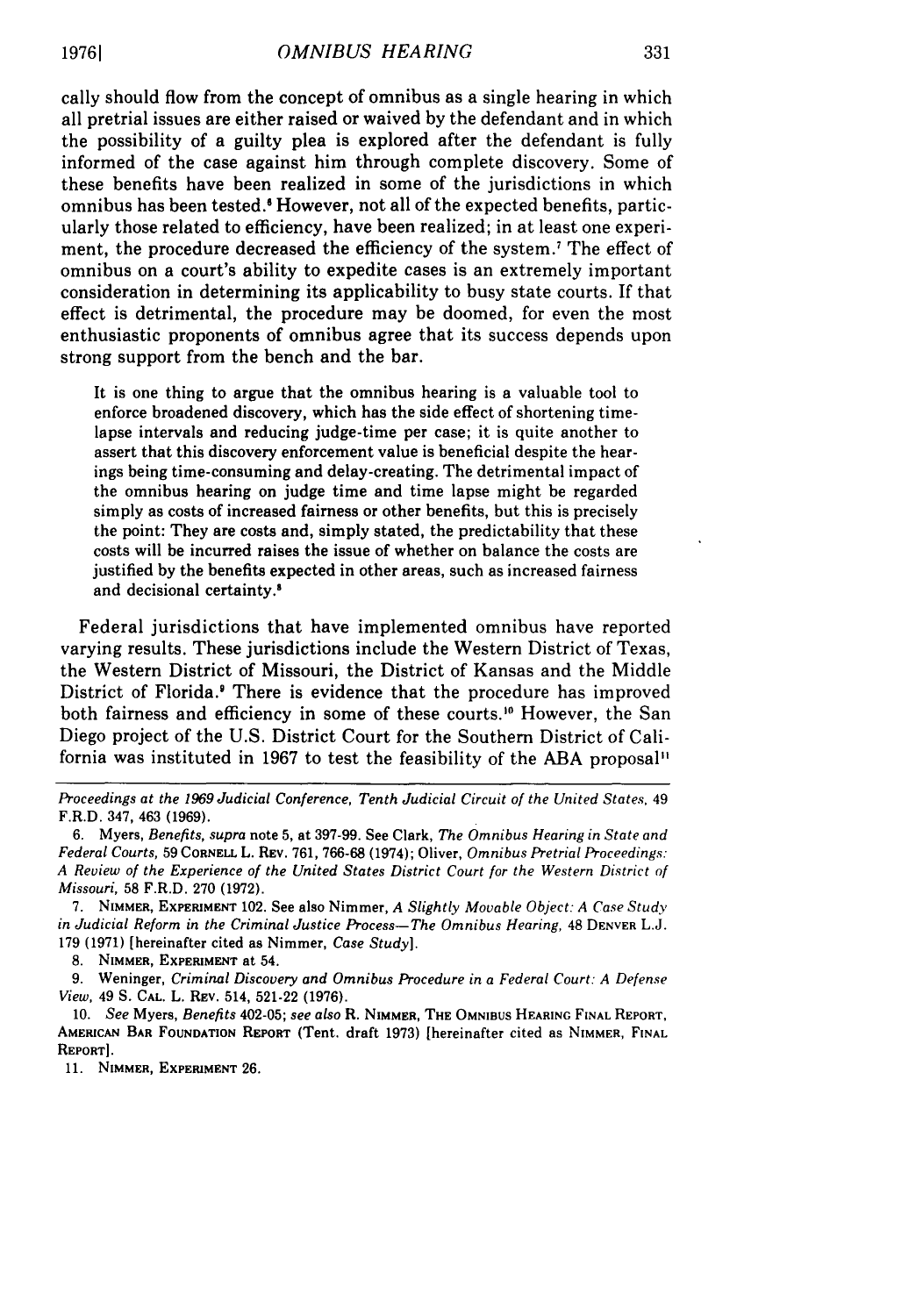and was deemed a failure by the American Bar Foundation reporter.12

The situation of the Southern District of California appears to be more similar to that of a state trial court than are the other federal jurisdictions about which reports are available. Of primary importance is the fact that the Southern District of California has the largest criminal caseload of all U.S. District Courts. In 1974, 2,470 criminal cases were filed in the district—an average of 502 cases per judge.<sup>13</sup> The national average was 99 criminal cases per district court judge in  $1974$ ,<sup>14</sup> and the average in the Northern District of Georgia was 121.<sup>15</sup> In the Superior Court of Fulton County, a sample state court, 5,115 criminal matters were filed in 1974, and each judge was assigned 494-497 cases; 16 in 1975, 4,871 cases were assigned to judges with each receiving from 442-444 cases.'7 Besides the Southern District of California, the only federal court with a caseload comparable to the Superior Court is the Western District of Texas, which in 1974 averaged 250 criminal filings per judgeship."

Second, the Southern District of California had a high rate of guilty pleas before omnibus was instituted.<sup>19</sup> In contrast, in the Western District of Texas there had been minimal plea negotiation and only 5% of all guilty pleas were pleas to reduced charges; $20$  in the Middle District of Florida prior to omnibus, approximately 45 percent of cases were disposed of by guilty pleas.<sup>21</sup> While the high rate of guilty pleas in the Southern District of California was unaffected by omnibus, both the Texas and Florida districts experienced a significant rise in the percentage of cases disposed of by guilty pleas.<sup>22</sup>

Thus, the Southern District of California is the only district which has implemented omnibus which combines two significant features of the Superior Court of Fulton County: a large criminal caseload per judge and a high percentage of disposal by guilty pleas. The second factor is significant

18. Director of the Administrative Office of the U.S. Courts, Management Statistics for United States Courts 61 (1974).

19. NIMMER, **EXPERIMENT** 11; Nimmer, *Case Study* 193, 196-97.

20. Myers, *Benefits* 402; citing NIMMER, **FINAL** REPORT 64.

21. Clark, supra note 6, at 766.

<sup>12.</sup> *Id.* at 102: "The San Diego procedure failed to achieve most of its objectives, and it was counterproductive."

<sup>13.</sup> Director of the Administrative Office of the U.S. Courts, Management Statistics for United States Courts 99 (1974).

<sup>14.</sup> *Id.* at 120.

<sup>15.</sup> *Id.* at 50.

<sup>16. 1974</sup> Fulton County Superior Court Activity Summary 4 (copy on file with the Mercer Law Review). An additional judgeship was created during 1974, to which 160 cases were assigned.

<sup>17. 1975</sup> Fulton County Superior Court Activity Summary 5 (copy on file with the Mercer Law Review).

<sup>22.</sup> Middle District of Florida: "eighty to eighty-five percent of the cases are disposed of through guilty pleas." *Id.* Western District of Texas: "a 30 percent increase in guilty plea rates." Myers, *Benefits* 404.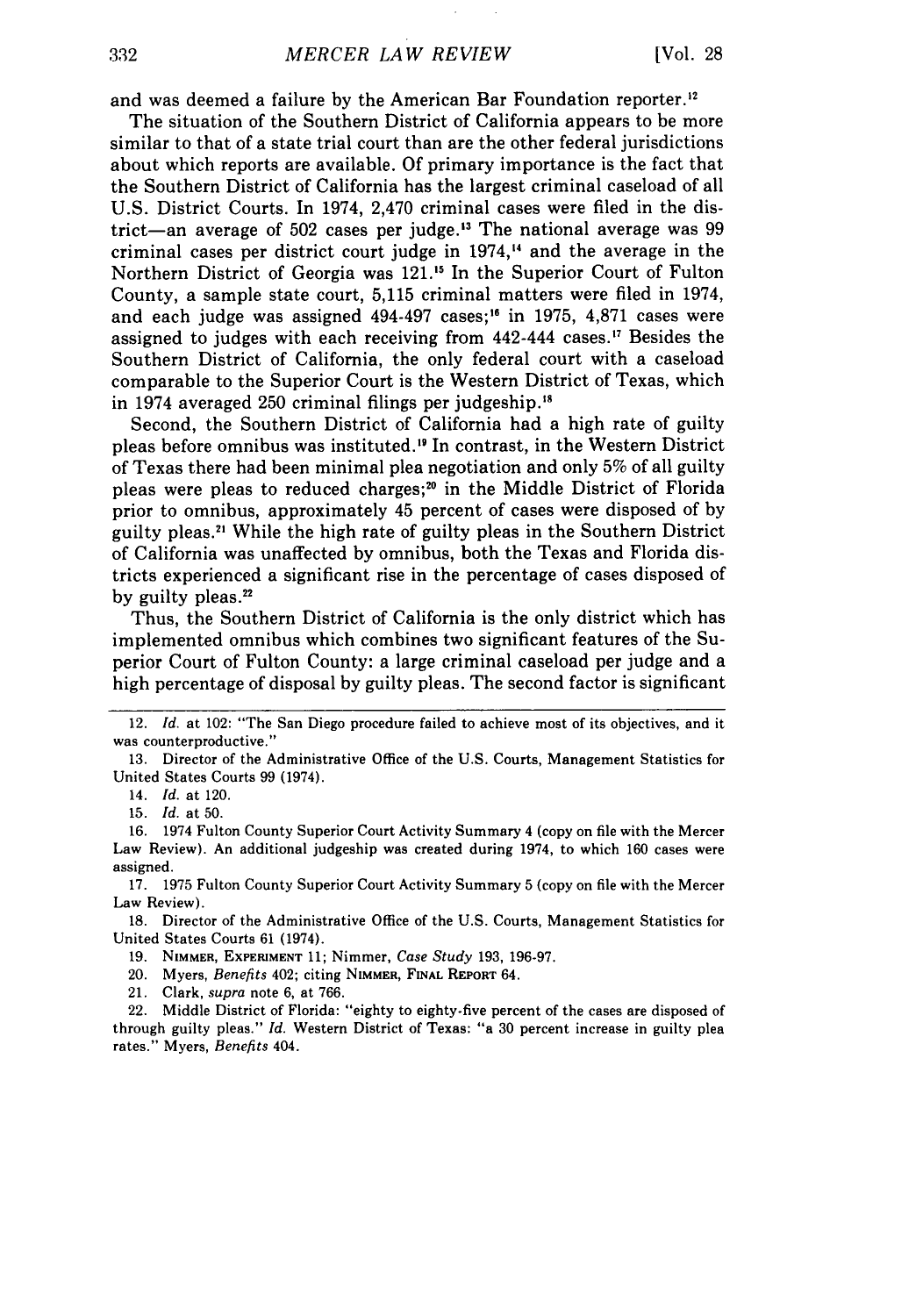because, without regard to the desirability of such a system in philosophical or sociological terms, the plea-bargaining system improves efficiency in overburdened courts. Obviously, early and frequent guilty pleas require much less court time than do trials. Therefore, a court with a high percentage of disposals by plea is operating efficiently, as was the Southern District of California before omnibus was instituted.<sup>23</sup>

Largely because of its overwhelming caseload and the efficiency developed in response to it, the San Diego division of the Southern District was not streamlined by the omnibus procedure. Omnibus simply added an additional court appearance which required 10-25 minutes per case. For defendants who formerly would have pled guilty anyway, perhaps as early as arraignment, the additional time involved in the hearing was not counterbalanced by such benefits as fewer continuances or fewer other appearances, since no such appearances had been necessary before. In other cases as well, increases in the judges' time in court were not offset by an increase in guilty pleas or a decrease in continuances. <sup>24</sup>

In addition to increasing judges' time per case, omnibus also increased elapsed time to disposition. Not only was there no apparent reduction in time for cases that would have gone to trial anyway, but dispositions were more often delayed by defendants until after omnibus.<sup>25</sup> Consequently, the frequency of early pleas decreased and omnibus failed to induce firm scheduling and minimize wasted judge time.<sup>26</sup>

The hearing failed to identify, clarify and dispose of issues in the cases. This fundamental failure has been blamed on the court's inability to devote enough time to each hearing and on its holding the hearing before the lawyers were fully prepared to make binding commitments in negotiating dispositions.<sup>27</sup>

The enforcement of the rules leading to increased discovery, which had been a major objective of omnibus and which was the only area in which positive effects were produced, was accomplished at costs to the court that were far from commensurate with the results obtained:

In many cases the hearing was not necessary for even this purpose [discovery], and the need for court orders to obtain disclosure did not arise. Also, even though discovery did increase, some items were not disclosed, and difficult disclosure issues . . . were postponed for a separate

<sup>23. &</sup>quot;[I]n response to the chronic lack of resources under which the system functions, the present negotiated system strongly favors speedy and efficient disposition. Most cases are disposed of without trials or lengthy legal hearings and within small intervals from filing. Indictment, arraignment, disposition is the common progression. Any effort to attain greater efficiency or speed must, therefore, acknowledge that such dispositions are already often achieved." **NIMMER, EXPERIMENT 8.**

<sup>24.</sup> *Id.* at 11-12.

**<sup>25.</sup>** *Id.* at 12.

**<sup>26.</sup>** *Id.* at **13.**

**<sup>27.</sup>** *Id.* at 14.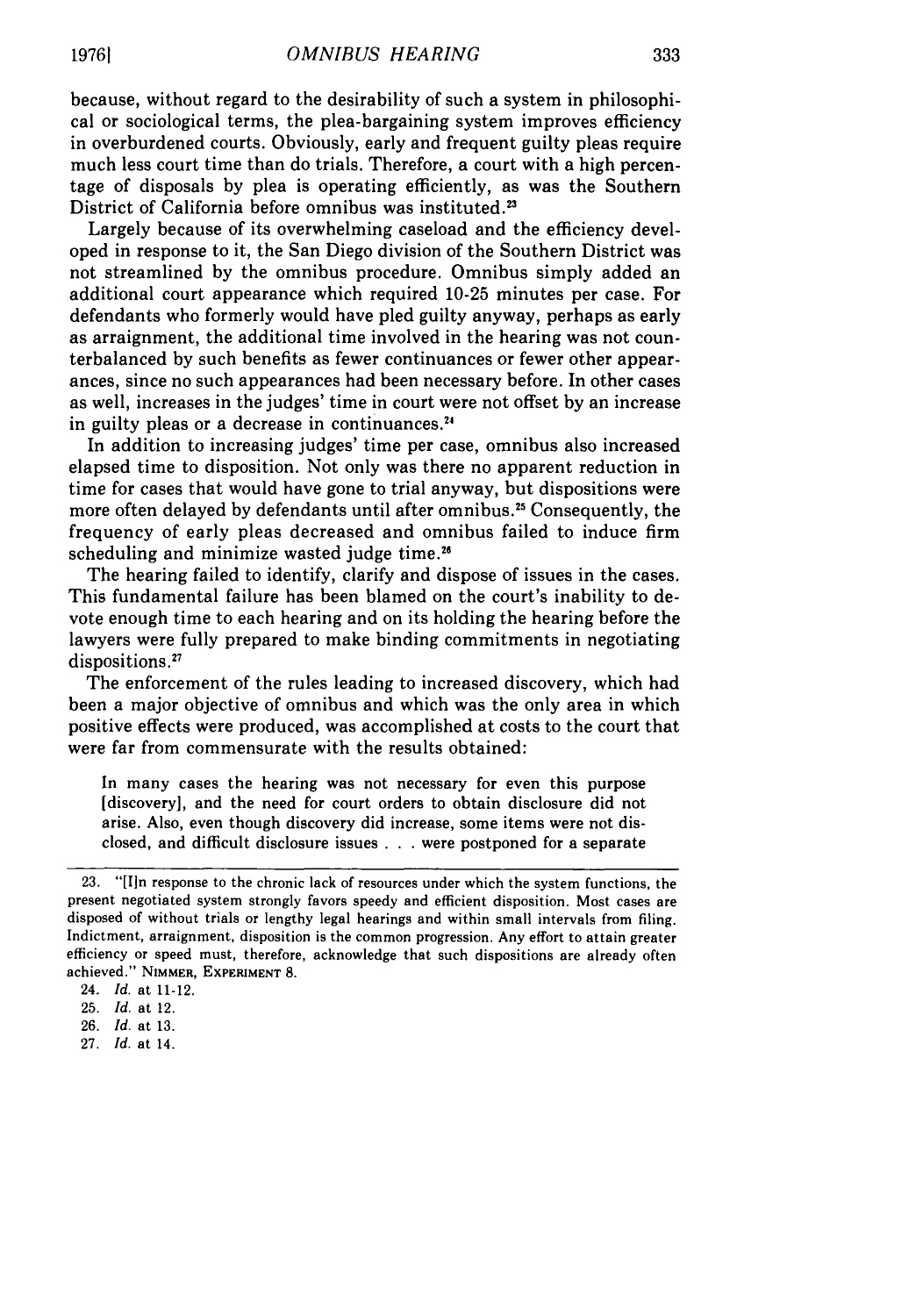hearing. Finally, the increased discovery did not substantially affect the patterns of disposition as had been expected . . .guilty pleas were no more frequent in the omnibus hearing year.<sup>26</sup>

By 1970, the omnibus hearing had been molded by the system into a procedure very different from that envisioned by the ABA Standards, and many of the original objectives had been tacitly abandoned. 9 Federal magistrates presided over hearings averaging less than five minutes long in which all issues were stipulated on checklist forms submitted beforehand and in which the magistrate's function was primarily the clerical one of inquiring about and scheduling whatever further appearances were necessary. The hearing did not advance significantly even its retained objectives. Neither scheduling nor the listing of issues were effective. Discovery had become so routine that omnibus was unnecessary to enforce it except in rare cases. Unusual problems were handled by the court outside the omnibus procedure.<sup>30</sup>

Rather than viewing the extensive modification of omnibus between 1967 and 1970 as a degeneration or a perversion of the original model, the American Bar Foundation report considered it "a rational modification of a time-consuming, generally ineffective addition to the work of an already overworked court."31

In his comprehensive study of the San Diego project for the American Bar Foundation, Raymond Nimmer found support for his thesis that, in the discretionary system that exists in all American criminal jurisdictions, procedural reforms like omnibus often fail to produce any real change in practice, because the reform is simply molded by the system until it fits within the comfortable pattern of the balancing of interests which has developed over a long period of accommodation of those various interests.<sup>32</sup> The manner in which the San Diego system absorbed and modified omnibus so that no real changes occurred exemplifies this theory.

Significant change in any system produces initial costs, as was illustrated in the Western District of Texas; after the introduction of omnibus, court time and delays increased at first and then decreased as participants became familiar with the program.<sup>33</sup> After placing the informal conference between indictment and arraignment-a major modification that eliminated the necessity for a formal omnibus hearing in most cases—there was a **30%** increase in guilty plea rates and a decrease in written motions and briefs. 3 Thus the Texas experience indicated that after an initial adjust-

<sup>28.</sup> *Id.*

<sup>29.</sup> *Id.* at 73.

<sup>30.</sup> *Id.* at 75-86.

<sup>31.</sup> *Id.* at 74.

<sup>32.</sup> *Id.* at 5-9.

<sup>33.</sup> Myers, *Benefits* 403; **NIMMER, FINAL** REPORT **80, 83.**

<sup>34.</sup> Myers, *Benefits* 404; NIMMER, **FINAL** REPORT 118, 124-25.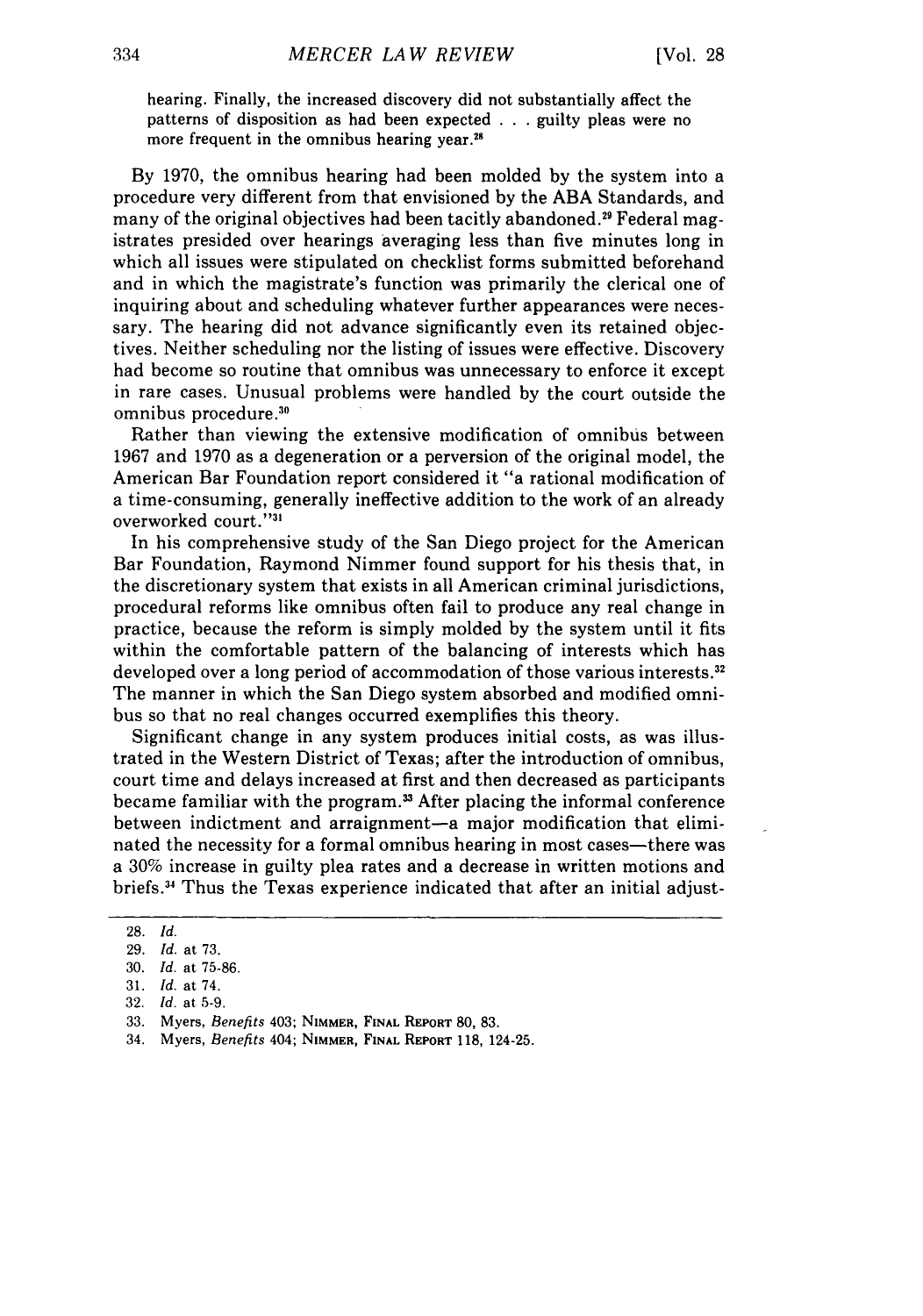ment period, omnibus can promote efficiency in a system with low guiltyplea rates and extensive motion practice, but only if the process becomes "transformed **. .** . from one involving considerable in-court monitoring, to a system of cooperative informal conferences between counsel."35

When omnibus is applied to a system that already is operating efficiently, the costs persist after the introductory stage. In the San Diego experiment, increases in judges' time and time before disposition were extremely costly effects in a system which could not afford any additional burdens. Nimmer concluded that to introduce omnibus into such a system and expect greater efficiency to result was unrealistic. "Since the systems may have long adopted a technique of minimizing in-court time," he said, "it is entirely inconsistent to seek substantial reform by creating a timeconsuming and generally mandatory in-court appearance."<sup>3</sup>

The problem of increased use of judges' time has been dealt with primarily by using federal magistrates to conduct the ommibus hearing. U.S. commissioners or magistrates commonly have conducted the hearings in the Western District of Missouri and in the Middle District of Florida.<sup>37</sup> The San Diego experiment in 1970 changed that court's procedure to a brief hearing before a magistrate. 38 The Western District of Texas does not use magistrates to conduct omnibus hearings, but its procedure is such that formal omnibus hearings almost never take place.<sup>39</sup> The use of magistrates and the smaller caseloads of the district courts have a great effect on the success of the procedure, as does a low guilty-plea rate, the rise of which under omnibus will greatly increase efficiency.<sup>40</sup>

The superior courts of Georgia have no magistrates to whom the omnibus hearing could be delegated. The 11 judges of the Superior Court of Fulton County have too many criminal cases to be able to try them all under any circumstances; if only one day were allotted to hear each case in its entirety, a judge could try criminal cases only all 365 days in the year and still not be able to clear his criminal calendar. In 1975, each judge of that court had from 442-444 criminal cases assigned to him. Of the non-capital matters, 75% were disposed of by guilty pleas and 12% were deaddocketed; there were trials in only 6% of the cases.<sup>41</sup> In capital cases, which represent approximately 8% of the total number terminated, 54% were terminated by guilty pleas, 13% were dead-docketed, and trials were held in 26% of the cases.<sup>42</sup> Statistics for both 1974 and 1975 indicate that the

<sup>35.</sup> Myers, *Benefits* 404.

<sup>36.</sup> Nimmer, *Case Study* 210.

<sup>37.</sup> *See* Clark, *supra* note 6, 766-68.

<sup>38.</sup> Nimmer, *Case Study* 203.

<sup>39.</sup> *Standards for Criminal Justice,* 57 F.R.D. 229, 324 (1972), remarks of Judge Adrian A. Spears.

<sup>40.</sup> Myers, *Benefits* 405; *see also* NIMMER, **FINAL** REPORT 99.

<sup>41. 1975</sup> Fulton County Superior Court Activity Summary, *supra* note 17, at 6.

<sup>42.</sup> *Id.* at 5.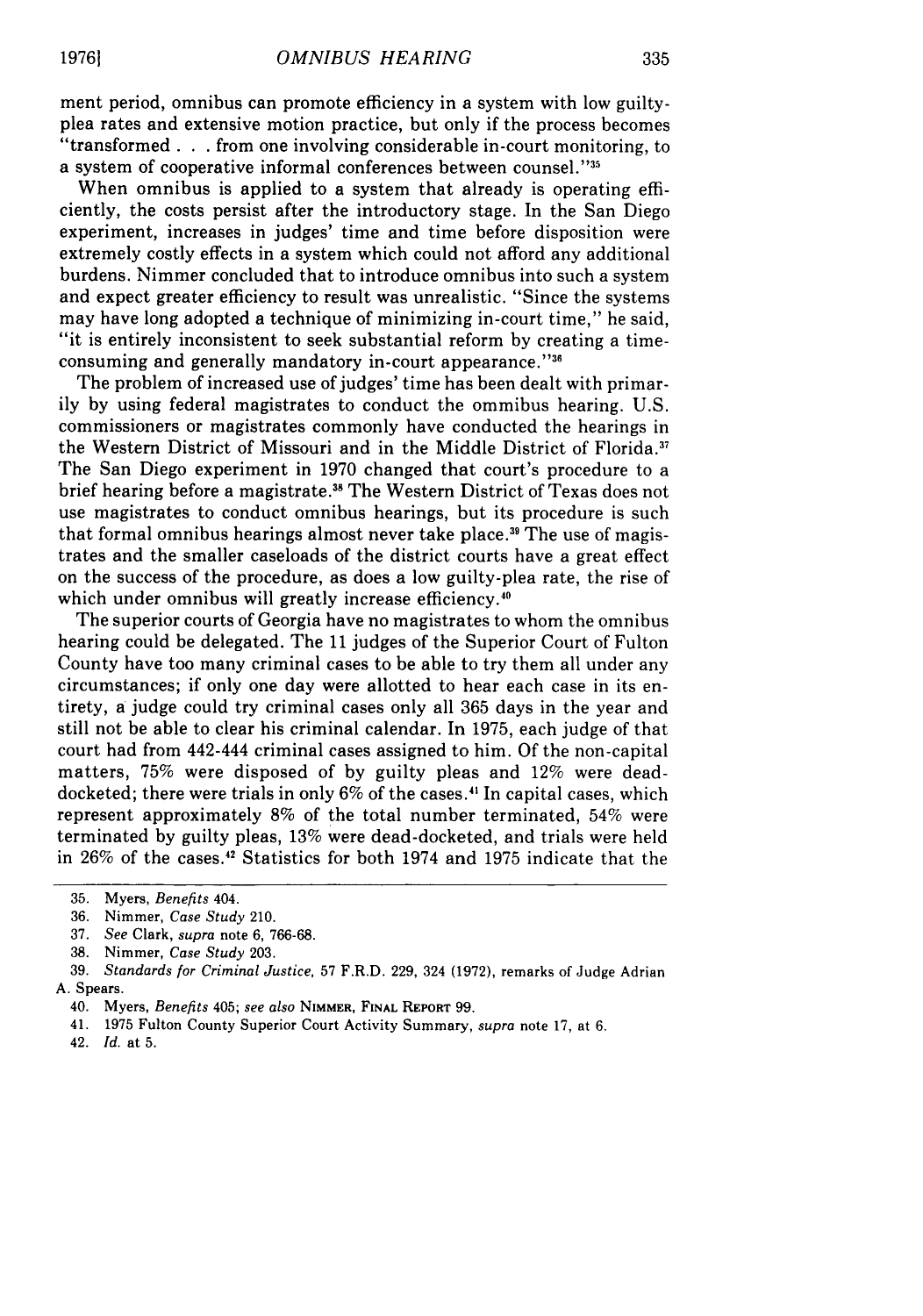number of criminal cases terminated is approximately equal to the number filed; in 1975 a few more cases were terminated than were filed.<sup>43</sup> These figures indicate that, despite the heavy criminal caseload per judge, the overall caseload is being maintained at an input-output ratio of one case filed to one case terminated. That suggests that the current system is operating at optimal efficiency.

Promoters of omnibus generally stress the need for broadened discovery to increase fairness in criminal cases; however, the fact that a substantive reform is desirable does not mean that it should be implemented by a procedural reform that will increase court time in state courts, which are already overburdened. In at least one court of the Fulton County Superior Court, criminal matters account for well over half the court's time, even under an efficient system that has a high rate of early guilty pleas and that allows a defendant to go to trial well within a month of his arraignment if he desires." To add an additional court appearance to this schedule might be so burdensome that any gains in fairness will be offset. If the hearing is offered to all defendants on a voluntary basis, experience has shown, most of them will request it even if they plan to plead guilty, since neither defendants nor their attorneys may be expected to pass up a chance to see the evidence against them.<sup>45</sup>

Even if omnibus did not cause delay and inefficiency, it is not at all clear that discovery could be broadened significantly by the omnibus procedure. Much criminal discovery takes place informally-as might be expected, since Georgia law clearly provides only a bare minimum of formal discovery to defendants as a matter of right.<sup>46</sup> The argument that informal discovery is granted to selected defense attorneys by prosecutors is less compelling now that indigent defendants are represented primarily by public defenders who are well known to the prosecutors. Furthermore, prosecutorial discretion is manifested at many steps in the process besides discovery and is a separate issue. Even where the primary benefit of omnibus has been said to be discovery, as in the Southern District of California, the defense bar has expressed dissatisfaction with the amount and type of information disclosed and with the arbitrariness that they perceived prosecutors to be exercising in deciding which attorneys would receive certain

45. NIMMER, **EXPERIMENT** 11-12.

<sup>43.</sup> *Id.* at 6; 1974 Fulton County Superior Court Activity Summary 4.

<sup>44.</sup> The Court Reporter's Quarterly Activity Report for the Months of April, May and June, 1976, compiled by D. Schulze, Official Court Reporter for Judge Fryer's court, Superior Court of Fulton County (copy on file with the Mercer Law Review), shows 22 days of criminal trials out of 50 days in court during the quarter. That figure does not include arraignments, which require at least an entire morning every week.

<sup>46.</sup> *See, e.g.,* Coachman v. State, **236** Ga. 473, 224 S.E.2d 36 **(1976);** Rini v. State, **235** Ga. 60, **218** S.E.2d 811 (1975); Nations v. State, 234 Ga. 709, **217** S.E.2d **287** (1975); Maddox v. State, **136** Ga. App. 370, 221 S.E.2d **231 (1975);** Jones v. State, **135** Ga. App. **893, 219** S.E.2d **585 (1975).** *See also* Daniel, *Criminal Discovery: A Matter of Fundamental Fairness,* <sup>12</sup>**GA. ST.** B. J. 134 (1976).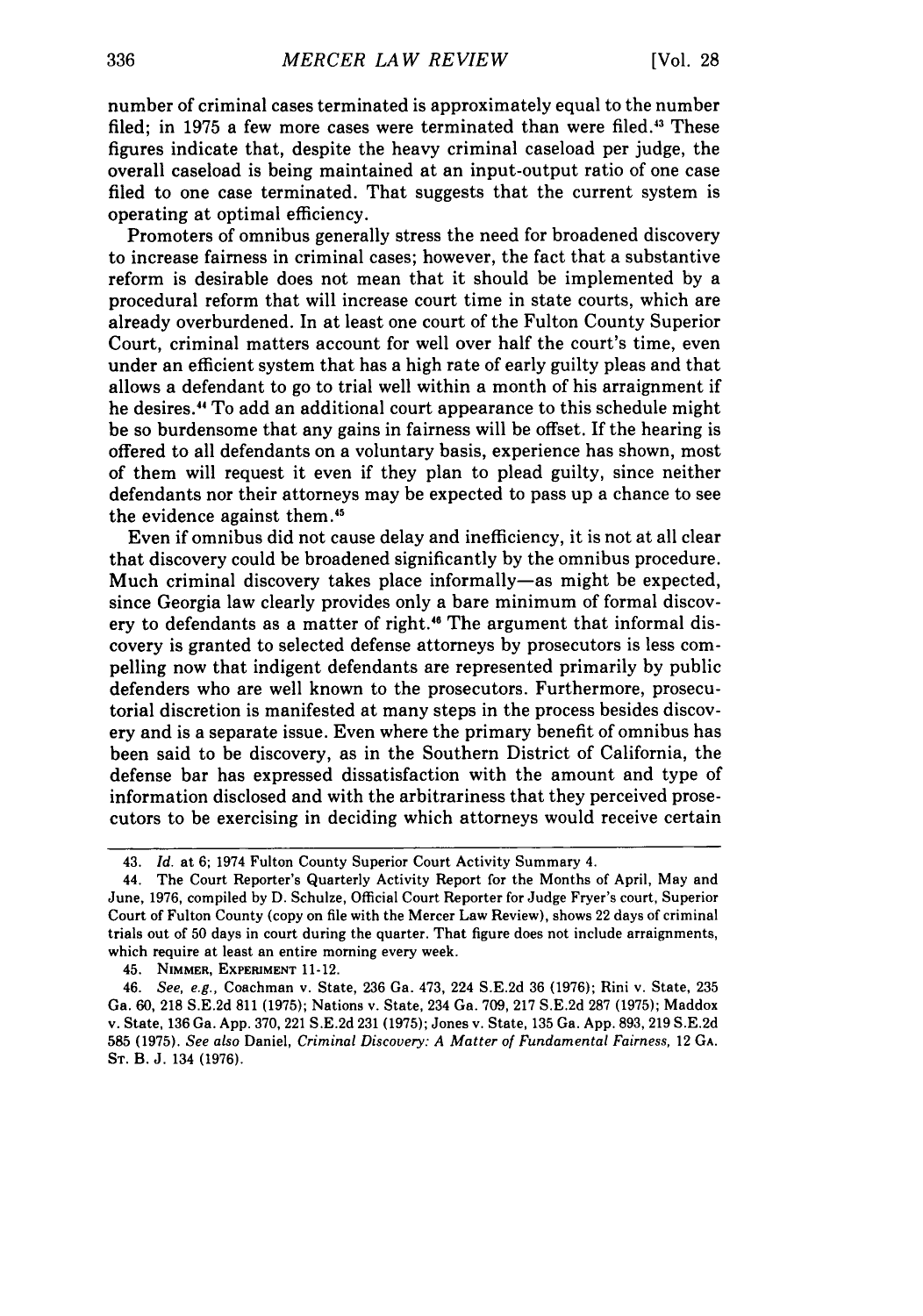kinds of information.<sup>47</sup> Omnibus has not alleviated such arbitrariness; indeed, even proponents of broad discovery agree that some discretion must remain for prosecutors to be able to refuse discovery to defendants whom they feel might intimidate witnesses or suborn perjury." A recent study of defense views about discovery and the omnibus proceeding in the Southern District of California found that, although they unanimously agreed that discovery is helpful in representing criminal defendants, "76 percent felt that the omnibus hearing was of little or no help in their cases."<sup>49</sup> The conclusions of that study are quite relevant to the application of omnibus to a state jurisdiction:

The lack of success with this procedure in the Southern District of California, however, demonstrates that their objectives cannot be realized without the support of all those concerned with the administration of the criminal law-judge, defense attorneys, prosecutors, and even government investigators. This is especially true in a federal court, where wide disparity exists between the limited discovery available through the Federal Rules of Criminal Procedure and the broad discovery called for by the omnibus procedure. Therefore, to achieve the purposes of the omnibus procedure the parties must be willing to make disclosures not required by law; where necessary, courts, in the exercise of their discretionary powers, must compel such disclosures."

The "wide disparity" between discovery required by law and that foreseen by omnibus is even wider in Georgia.<sup>51</sup>

Although the proponents of omnibus are most enthusiastic about the broadened discovery that they say it promotes, 52 it has been suggested that where such discovery exists, omnibus is superfluous.<sup>53</sup> Where discovery is not broad enough, the California study indicates that omnibus cannot be successful in compelling it unless there is a concerted effort by the entire system. Such a massive effort, which could not be accomplished without great costs to the court's efficiency, would require a commitment to the principle of broadened discovery that presently does not exist in Georgia.

There are several differences between state and federal criminal practice

49. Weninger, supra note 9, at 539.

51. See note 46, *supra,* and accompanying text.

<sup>47.</sup> Weninger, *supra* note 9, at 532-35.

<sup>48.</sup> *See generally Discovery in Criminal Cases,* 44 F.R.D. 481 (1966); *see also* Brennan, *Remarks on Discovery,* 33 F.R.D. 56, 62 (1963).

<sup>50.</sup> Id. at 560-61.

<sup>52.</sup> Oliver, *supra* note 6, at 284; Comment, *The Omnibus Hearing: A Proposal for California Criminal Pretrial Motion Procedure,* 4 PAc. L. J. 861 (1973); Myers, *Benefits* 393.

<sup>53.</sup> Nimmer, *Case Study* 188-92. Discovery was voluntary in San Diego in most cases, so no court intervention was necessary; broadened disclosure left the dispositional pattern unchanged. *Id.* at 189, 191. See also *Standards for Criminal Justice, supra* note 39, at 324, in which Judge Spears remarks that discovery is a "free and open situation where very very seldom do we have . . . an omnibus hearing" and that he has not had an omnibus hearing in more than a year.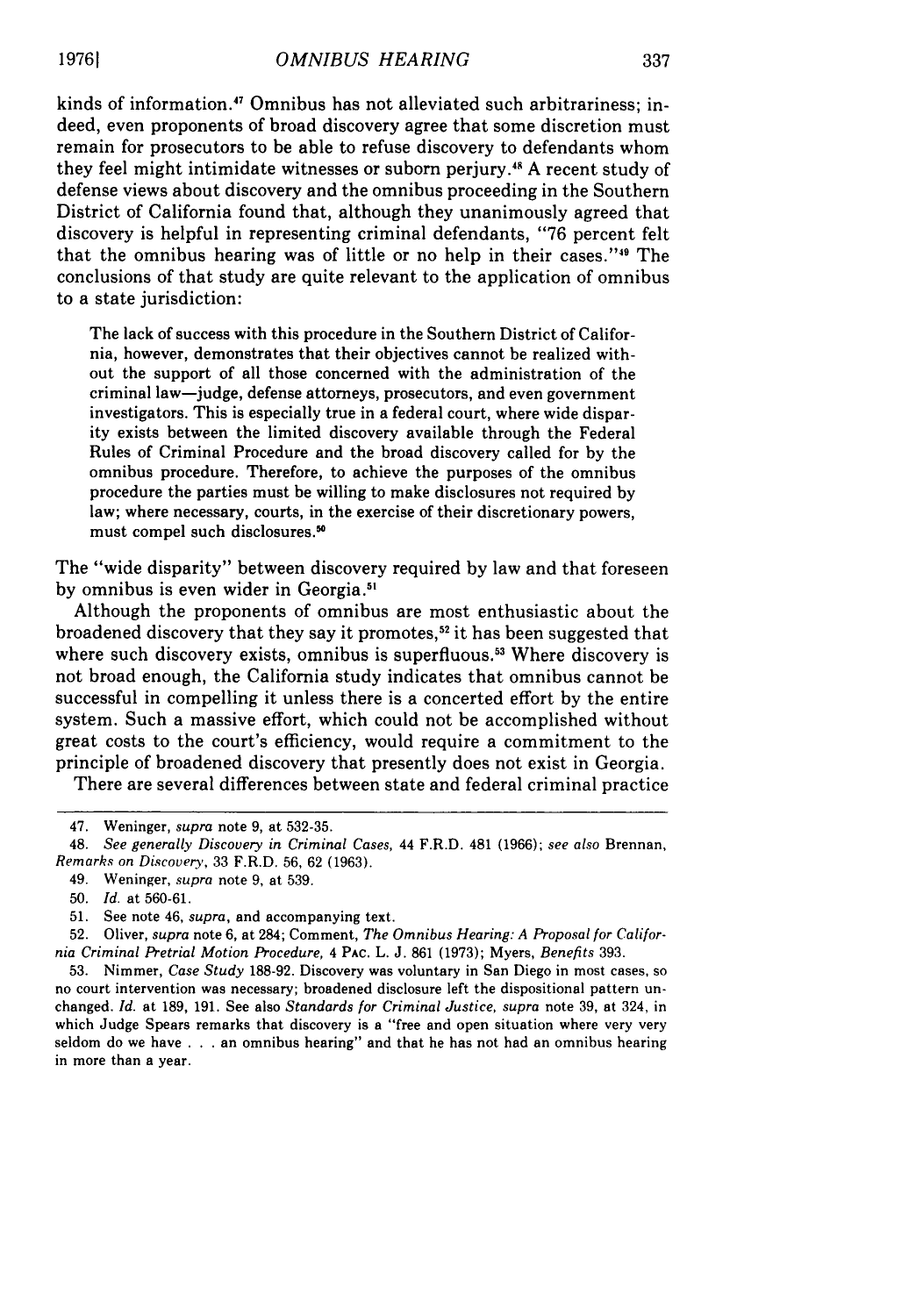that are relevant to any discussion of procedural reform. The criminal caseload of a state trial court is likely to be larger than that of a federal district court in the same area; a comparison of the Fulton County Superior Court criminal statistics for 1974 with those of the U.S. District Court for the Northern District of Georgia shows that, although both serve the same urban area, the state court handled **71/2** times the number of criminal cases as the federal district court.<sup>54</sup> The Southern District of California is the only federal court with a caseload equivalent to the Fulton County Superior Court, and many of those are immigration cases that are handled primarily as an administrative problem by the senior judge in his office.55 Furthermore, the types of cases differ. The federal court tries a growing number of white-collar crime cases, such as mail fraud, embezzlement, income-tax fraud and securities fraud.<sup>56</sup> Such cases require a great deal of documentary and real evidence, and expert witnesses such as handwriting analysts are often called; discovery in such cases helps the prosecution, and that is one incentive for federal prosecutors to engage in voluntary reciprocal discovery.<sup>57</sup> These cases are similar to civil cases and can be handled more efficiently under an omnibus pretrial proceeding because of their complexity and the likelihood of debates over documents as evidence. These cases are not common in the state trial courts. Finally, criminal discovery under the federal rules is broader than under Georgia law.

Perhaps proponents of omnibus cite broadened discovery as its primary objective because the original expectation of efficiency has not materialized.<sup>58</sup> Much of the reportage on omnibus consists of anecdotal evidence from participants; the only comprehensive studies of whether omnibus has accomplished its objectives are less enthusiastic about the success of discovery.59 Indications are that omnibus will not succeed in forcing disclosure broader than that required by law without vigilant court supervision; therefore, it is not surprising that defense attorneys in San Diego were dissatisfied with the discovery received pursuant to omnibus in 1974.<sup>60</sup>

Lacking magistrates but having a caseload comparable to the Southern District of California, the Fulton County Superior Court could not afford the additional court time that omnibus would require. Even if discovery could be broadened and fairness promoted, the resulting inefficiency would

- 57. *Standards for Criminal Justice, supra* note **39,** at **325-26.**
- 58. See authorities cited in note **52,** *supra.*
- 59. Weninger, *supra* note **9,** at 558; **NIMMER,** EXPERIMENT 66-71, 85-86.
- 60. Weninger, *supra* note **9,** at 538-39.

<sup>54.</sup> In the Northern District of Georgia, 681 criminal cases were filed in 1974. Management Statistics for U.S. Courts, *supra* note 13, at 50. In the Fulton County Superior Court, 5,115 cases were filed in 1974. 1974 Fulton County Superior Court Activity Summary, *supra* note 16, at 4.

<sup>55.</sup> NIMMER, **EXPERIMENT** 25.

<sup>56.</sup> See 1974 Annual Report of the Director of the Administrative Office of the U.S. Courts **(1975),** Table D-3, for a list of all criminal cases filed in U.S. District Courts in 1974 by nature of offense and district.